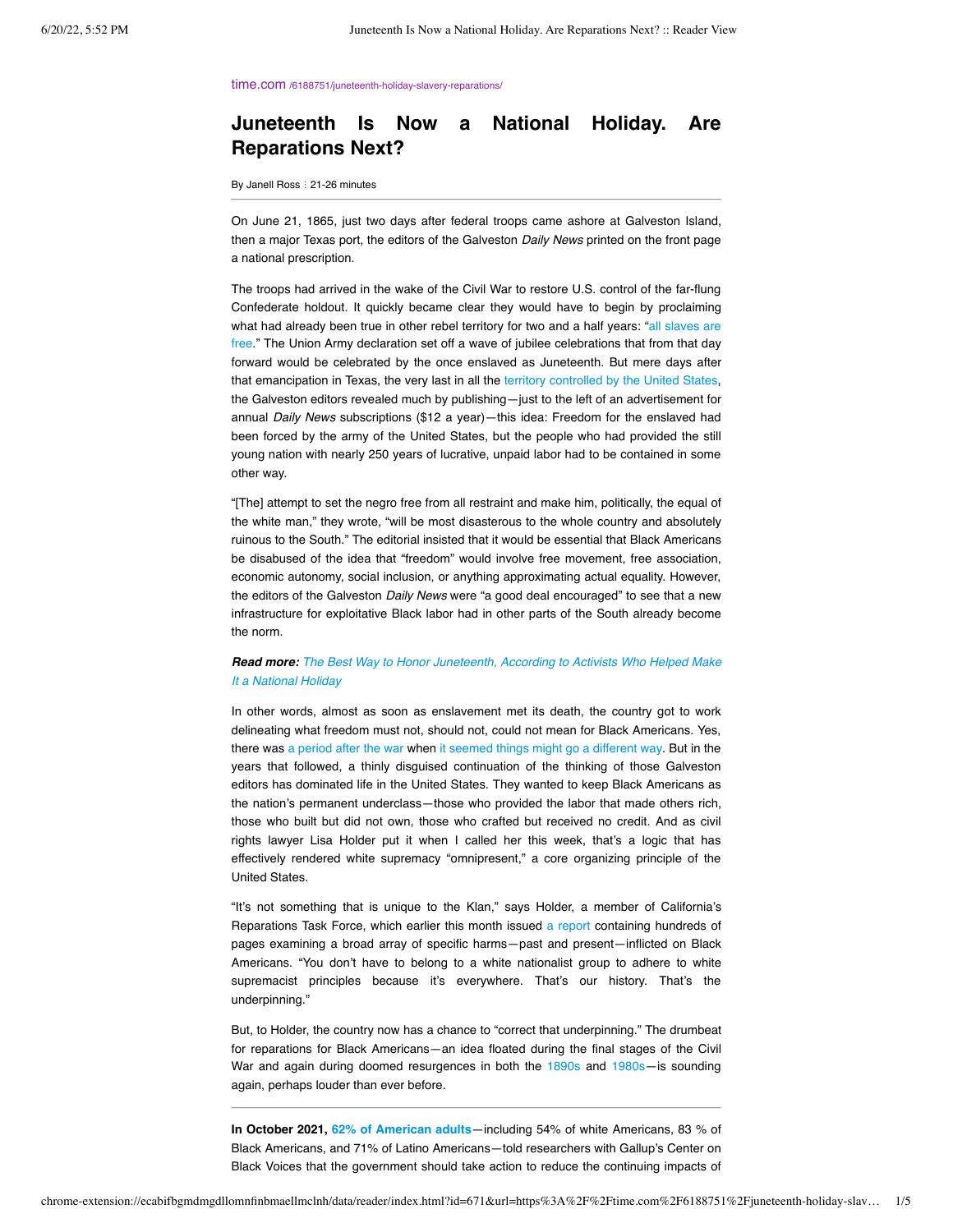slavery. And cities, states, and federal elected officials are expressing support for reparations research, reparations programs, or their still-not-entirely-uncontroversial cousin, racially targeted social aid.

That this surge in interest happened amid the nation's so-called racial reckoning, prompted by the gruesome death of a Black man under a police officer's knee, is no coincidence. Nor is the simultaneous rise of Juneteenth, from a day recognized primarily by the descendants of once enslaved Texans to a federal holiday. What else is Juneteenth but a celebration of the instant—if ultimately incomplete—shift in the status of Black people in the United States?

"This is so sad but with the death of George Floyd we saw massive groundswell support for reparations from the public at large," says Kennis Henry, co-chair of Blacks for Reparations in America (N'COBRA)'s Legislative Commission. Floyd's murder forced the world to recognize the brutal reality of racial injustice, and—at least for some—the case for taking concrete steps to redress its origins.

As Henry points out, reparations for Black Americans wouldn't be the first such payments made in U.S. history. President Benjamin Harrison, a Republican, granted \$25,000 payments to the families of [11 Italian-Americans lynched in New Orleans in 1891](https://www.smithsonianmag.com/smart-news/new-orleans-apologizes-1891-lynching-italian-americans-180971959/). [\(Congress later slashed the payouts](https://scholarworks.uno.edu/cgi/viewcontent.cgi?referer=&httpsredir=1&article=1515&context=td). Feeling that not enough had been done, Harrison also created [Columbus Day](https://www.washingtonpost.com/history/2021/10/10/columbus-day-benjamin-harrison-mob-italians/).). And in 1988, following decades of activism, President Ronald Reagan signed a bill that prompted the U.S. government to pay reparations of \$20,000 to "every surviving U.S. citizen or legal resident of Japanese ancestry incarcerated" during World War II due to "racial prejudice, wartime hysteria and a lack of political leadership," as an accompanying apology read.

Of course, opposition to the idea of reparations is not hard to find—not at a moment when parents are [waging war on schoolbooks,](https://time.com/6075193/critical-race-theory-debate) not at a moment when the [logic](https://time.com/6177282/great-replacement-theory-buffalo-racist-attacks/) that allegedly prompted a gunman to target and kill 10 Black people in a Buffalo, N.Y., grocery store also has traction in Congress and gets regular support on night-time TV.

## *Read more: [The Surprisingly Progressive Promises of General Order No. 3, Which Ended](https://time.com/6188864/general-order-3-juneteenth/) Slavery in Texas*

Some opponents insist that they and their hard-earned personal holdings do not descend from slaveholders. That argument conveniently overlooks the way key policies that created the white middle class—everything from [homesteading programs](https://aeon.co/ideas/land-and-the-roots-of-african-american-poverty) to the [GI Bill](https://www.nber.org/digest/dec02/gi-bill-world-war-ii-and-education-black-americans) were for decades, explicitly or effectively, open to [white Americans only,](https://openscholarship.wustl.edu/cgi/viewcontent.cgi?article=1045&context=csd_research) says William Darity, an economist and director of the Samuel DuBois Cook Center on Social Equity at Duke University, and a consultant to the California reparations task force. Other critics of reparations are fully aware of that history, but insist that reparations represent an obsessive focus on race that unfairly disadvantages white Americans today, or that executing such a plan would simply be too complicated, too expensive. And in 2022, much as 1865, there are those who simply do not pretend. For them, the proper economic and social order is the one that has existed for centuries.

But if numbers are the only truth tellers, then the net effect of those ideas, policies, and actions is plain. The Federal Reserve's 2019 Survey of Consumer Finances, the most recent such survey, found that [the average white family had about \\$983,400—](https://www.federalreserve.gov/econres/notes/feds-notes/disparities-in-wealth-by-race-and-ethnicity-in-the-2019-survey-of-consumer-finances-20200928.htm)that's cash savings and other assets, minus debt—compared to \$142,500 for the average Black family. (Smaller but similar gaps also exist between white Americans and every other racial and ethnic group.) Despite the constant drone of conversation about the value of hard work, homeownership, and, of course, making one's coffee at home, the largest portion of that wealth, particularly among the top 25%, derives from inheritance. (For the middle class it's homeownership that makes the biggest contribution.) That 2019 Fed survey also found that nearly 30% of white families report having received an inheritance or gift, compared to about 10% of Black families, 7% of Hispanic families, and 18% of "other" families. Simply put, inequality in the past very easily morphs into inequality in the future.

In 1865, not long after Union General William Tecumseh Sherman made his infamous march across Georgia to the sea, [he issued a Field Order](https://www.georgiaencyclopedia.org/articles/history-archaeology/shermans-field-order-no-15/) that aimed to leave the area's formerly enslaved with their own inheritance to bequeath: the promise known as 40 acres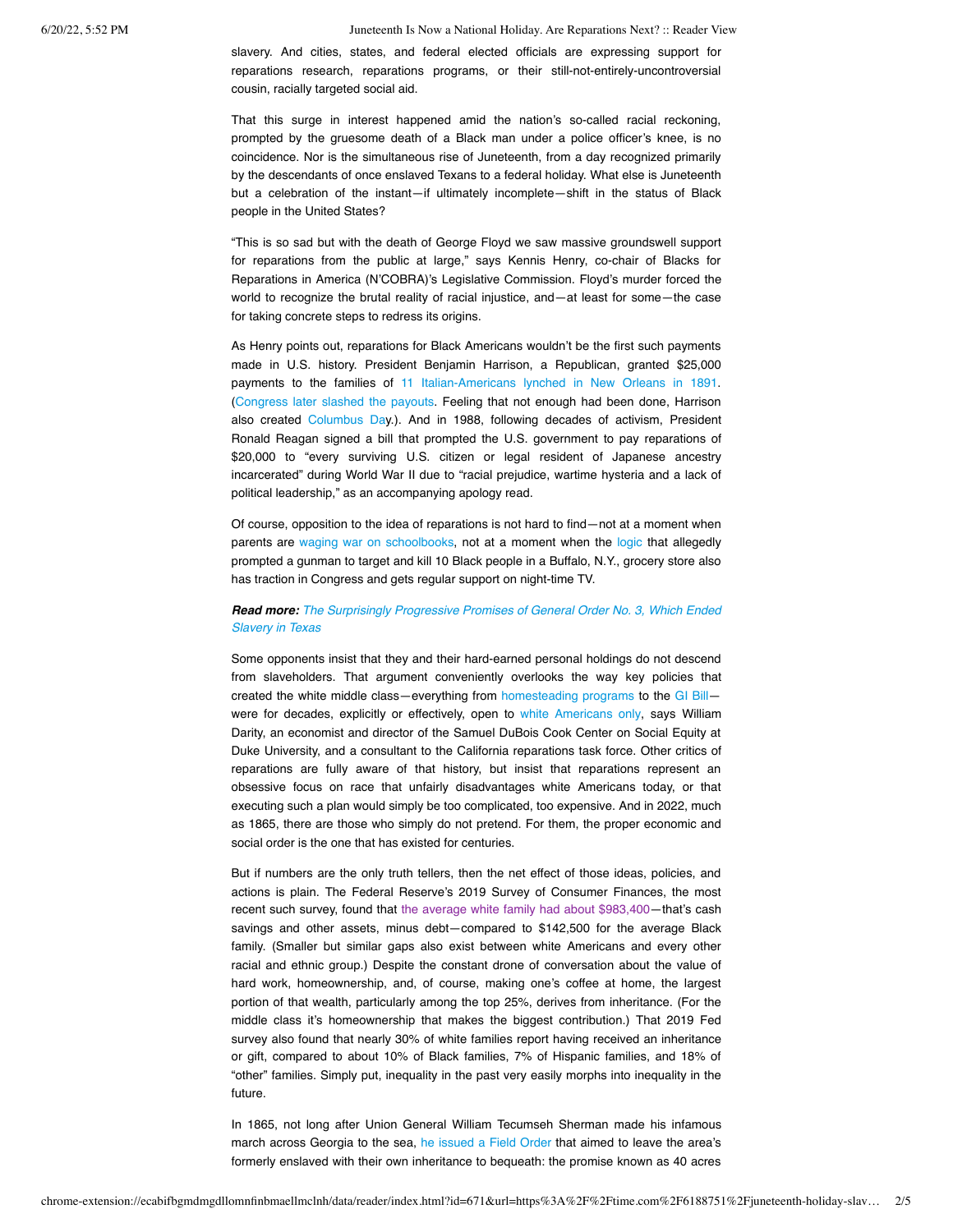6/20/22, 5:52 PM Juneteenth Is Now a National Holiday. Are Reparations Next? :: Reader View

and a mule. The order [was effectively rescinded before it could be put into action.](https://www.npr.org/sections/codeswitch/2015/01/12/376781165/the-story-behind-40-acres-and-a-mule) So in 1989, when then Congressman John Conyers Jr., a Black Democrat from Detroit, first introduced a bill calling for a study examining the need for and potential impact of federal reparations, that bill eventually became H.R. 40, a nod to that promise of land. The bill died that year, as a version of it would do in every session of Congress since. After Conyers left Congress amid a sexual harassment scandal in 2017 (and [died in 2019](https://www.nytimes.com/2019/10/27/obituaries/john-conyers-jr-dead.html)), Representative Sheila Jackson Lee, a Democrat from Texas, took up the matter.

The nation has never paused to take a deliberate and detailed study of slavery and its impacts, Lee says. The current iteration of H.R. 40 demands just that. First there would be hearings, she says, and from them would emerge a carefully crafted, official U.S. government response.

"I hope Americans can see that this is not me, or African Americans, knocking on our neighbor's door," Lee says. "These actions were government-sanctioned. And government is always supposed to remedy wrongs."

#### *Read more: [What a Florida Reparations Case Can Teach Us About Justice in America](https://time.com/5887247/reparations-america-rosewood-massacre/)*

But Lee says she need look no further than the halls of Congress to grasp the amount of work required to overcome aversions to reparations for Black Americans. In 2019, then [Senate Majority Leader Mitch McConnell, a Republican from Kentucky and a man directly](https://www.nbcnews.com/politics/congress/mitch-mcconnell-ancestors-slave-owners-alabama-1800s-census-n1027511) descended from slave holders, dismissed the idea as essentially unnecessary. "We," [McConnell said](https://www.courier-journal.com/story/news/politics/2019/06/19/mitch-mcconnell-reparations-slavery-compensation-not-needed-after-obama-presidency/1497461001/), have already enacted civil rights laws and "elected an African American president."

"That's obviously someone who is not reading the depth of disparities in this country," Lee says.

Then came the summer of 2020. By the end of the following year, H.R. 40 had collected a record 215 co-sponsors and professed supporters.

In 2021, H.R. 40 reached a place that it has never reached before. It was voted out of a House committee and rendered eligible for debate and a binding vote on the House floor. But Democratic leaders in the house, including House Majority Whip James Clyburn often described as the most powerful Black elected official in the United States and one of the bill's official co-sponsors—have not acted to bring its promise closer to fruition.

Of late, the rationale for leaving the bill to languish is the November midterms, says Henry, of N'COBRA. But she's tired of hearing that Democrats can't touch reparations because they have to be careful about whatever the next election happens to be. In two more years, a presidential election will be pending.

That don't-even-say-*reparations* vibe on Capitol Hill constrains what those who support reparations can do, says Rev. Mark A. Thompson, a podcaster and long-time reparations activist. He was part of the successful push in the 1980s to prompt Congress to implement economic sanctions against the racist apartheid regime in South Africa and to recognize Martin Luther King Jr.'s birthday as a holiday. Today, Thompson is still part of N'COBRA and the reparations movement, pushing for Congress to act and for President Joe Biden to sign by Juneteenth an executive order that would accomplish H.R. 40's aims. "We can make the same amount of noise we made back then but today the Congress no longer functions."

A White House official told TIME in a statement that President Biden supports a study on reparations and the continued impact of slavery, but that he does not believe such a study is needed to get about the work of advancing racial equity. That's why Biden, the official said, has taken actions like signing an executive order on his first day in office requiring a "whole-government approach to addressing racial inequality and making sure equity is a part of his entire policy agenda."

But Holder, of the California task force, is hopeful that the national appetite for racial justice will drive Americans to engage with Black reparations anyway. A self-described "long-game" player, she points out that during the 2020 election, the issue was seen as pertinent enough that every Democratic candidate for President weighed in on it.

And while federal action is still theoretical, local action has already begun.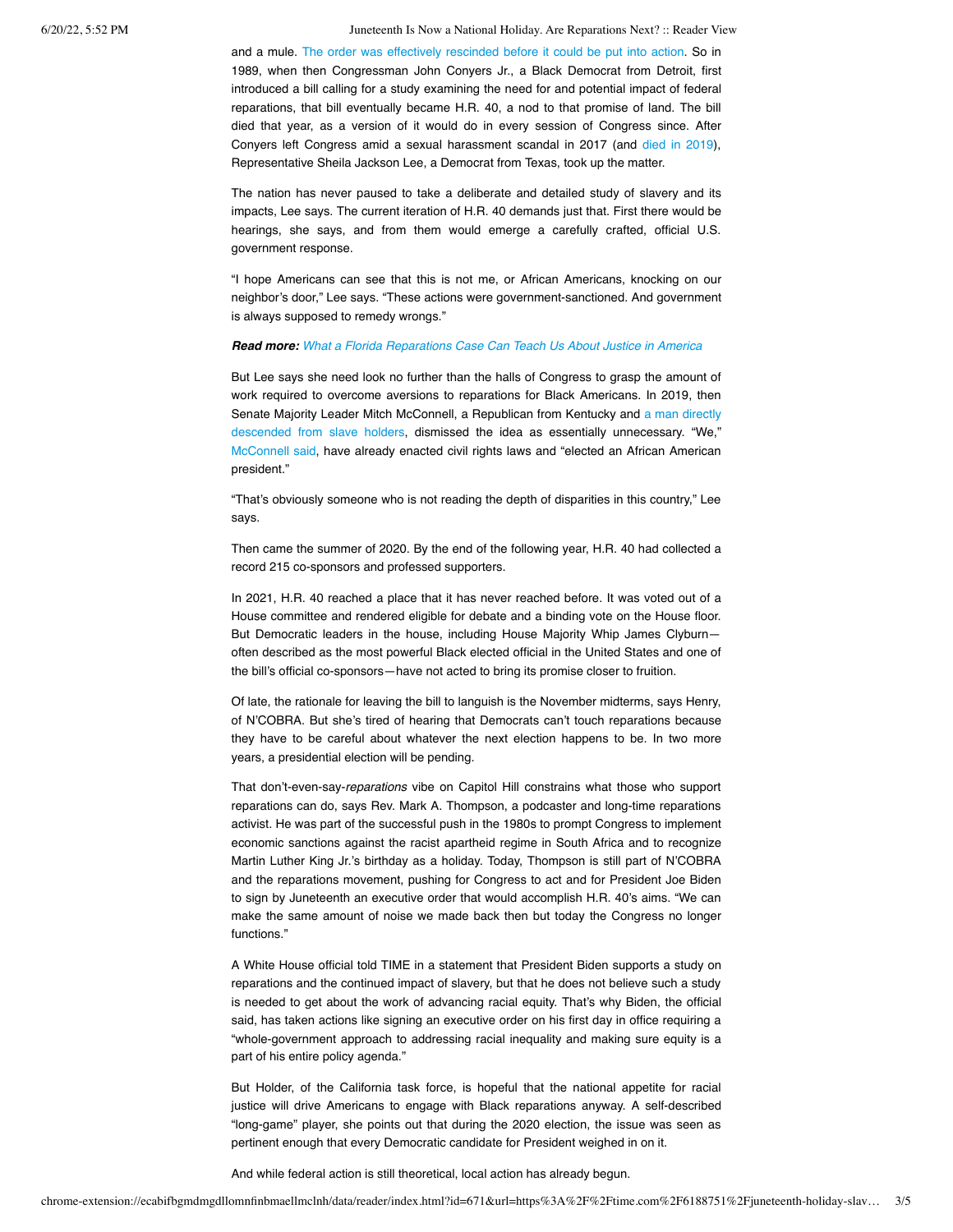6/20/22, 5:52 PM Juneteenth Is Now a National Holiday. Are Reparations Next? :: Reader View

"There are at least 11 municipalities that have undertaken a process of reparations," she says. "California is the first government to go statewide with this process but Illinois is fast behind us on our heels. This is an emerging concept that has penetrated the mainstream. We are not going anywhere but forward."

**That statewide process in California** began to bear fruit in June, with the release of the Reparations Task Force report, detailing the myriad ways the state now known as a bastion of liberal politics actively participated in the kind of ideas expressed in the Galveston *Daily News*, circa 1865.

Yes, California entered the Union as a so-called free state where slavery was banned. But, in practice, the task force found, some California residents brought with them to the region enslaved people they continued to hold in bondage; the state also passed a version of the Fugitive Slave Act. And in the centuries that followed, California has pioneered some of the root causes of the nation's yawing racial wealth gap. Restrictive covenants forbidding homes in certain areas to be sold to Black residents, effectively segregating schools without segregation [policy, were a product of the Golden State. The report details the way](https://forthe.org/journalism/kkk-lbpd-history/) in which KKK penetrated the Los Angeles police force and made similar inroads in other [police departments around the state. More recently, the state's entertainment and tech](https://time.com/5520558/artificial-intelligence-racial-gender-bias/) sectors have fed stereotypes and unequal treatment into the systems and even the software that control their output—and who gets to profit from what they create.

## *Read more: [Juneteenth Isn't Just a Celebration of the End of Slavery. We Also Honor the](https://time.com/6073043/who-made-juneteenth/) Black Americans Who Helped Create Their Own Freedom*

The report also includes the stories of human beings purchased elsewhere and brought to California in bondage, says Kamilah Moore, a task-force member who considers reparations a matter of human rights. When one enslaved man who was brought to California under just such conditions learned that California was a free state, she tells me, he escaped and joined with others in the same situation to create a gold-mining enterprise that generated more than \$250,000 in profits in today's dollars. But California's fugitive slave law allowed the Black prospectors to be deported to the Deep South and re[enslaved. \(The men's experiences have become the subject of the ACLU of Northern](https://www.aclunc.org/sites/goldchains/podcast/index.html) California's podcast *Gold Chains.*)

And crucially, the report found that practices and policies in the state "have inflicted harms, which cascade over a lifetime and compound over generations, resulting in the current wealth gap between Black and white Americans."

That finding will help to form the basis of a second report expected next year, which will focus on present-day remedies. The report captures some of the truth at a moment when more people are willing and able to hear it, Moore says. She knows not everyone in the United States is there, but California is not alone.

In the Chicago suburb of Evanston, Ill., city officials have already launched a reparations initiative, often described as the first of others to come. They will fund the program with what city officials have described as the first \$10 million in the city's share of revenue from legal cannabis sales. Its first goal, starting with a pot of \$400,000, is to narrow the massive gap between the share of Black and white residents who own a home and to reduce the impact of uneven drug-war related policing on Black residents, by offering up to \$25,000 for home repairs or down-payment assistance, paid to banks or organizations on behalf of anyone who in Evanston was "subjected to housing discrimination between 1919 and 1969."

And in Buffalo, N.Y, the targeted racist attack last month inspired what's now known as the Buffalo Together Community Response Fund. The fund, coordinated by the Community Foundation for Greater Buffalo and the United Way of Erie County, aims to "address community needs in the wake of the horrific racially motivated mass shooting," says the foundation's Felicia Beard, Senior Director of Racial Equity Initiatives**.** Since the mass shooting, donation commitments from about 60 corporations and organizations and about 1,200 individuals in the Buffalo area and elsewhere had, by June 10, reached over \$3 million. (A separate fund has been established to help the families of shooting victims.)